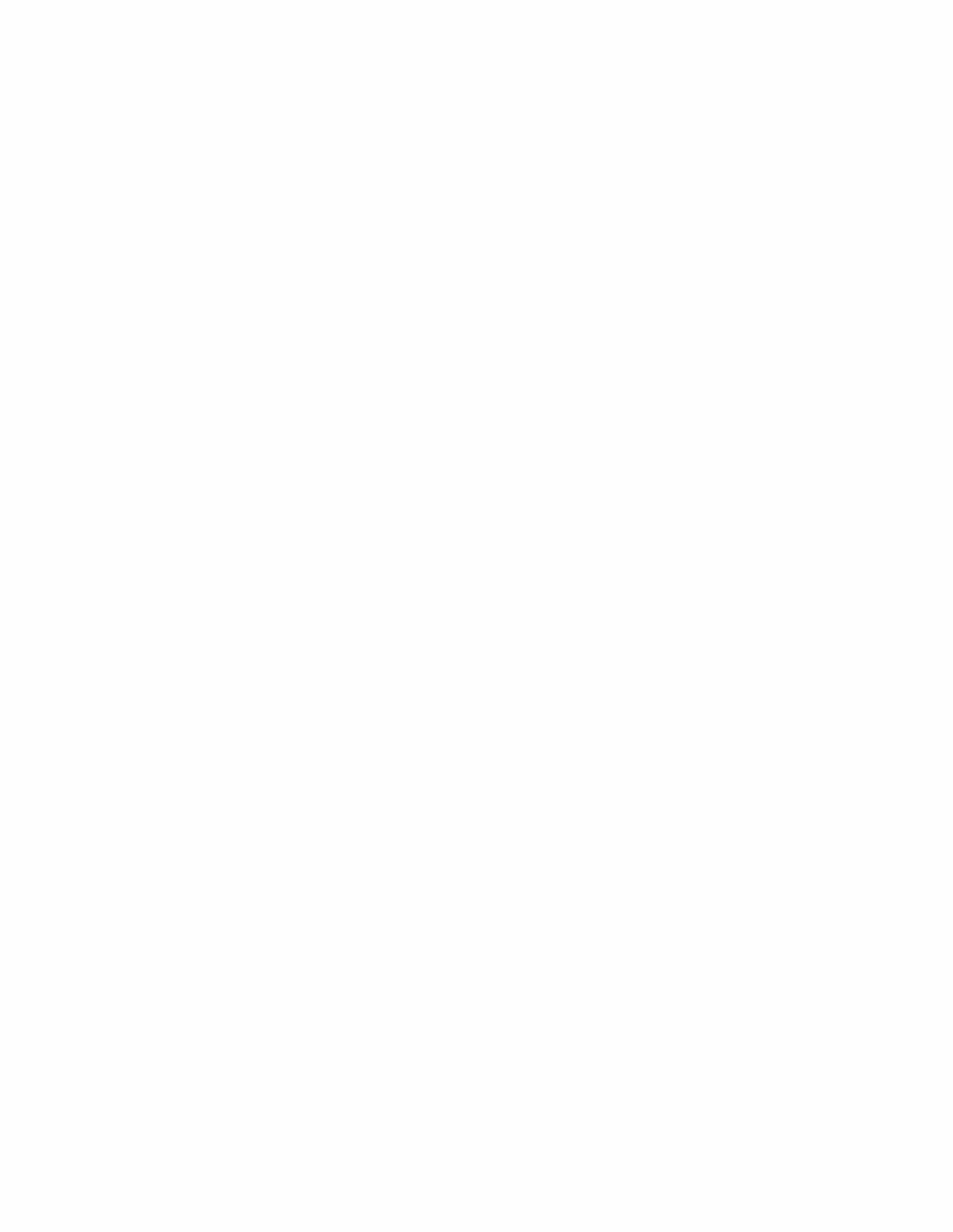LEVEL II COBOL

Version 2.0

Installation Guide

UNIX Operating System Implementation

Document Release 1.0

May 29, 1984

Date of Printing: June 1, 1984

This document has been prepared for the exclusive use of the client. None of the material herein may be reproduced, copied or distributed in any manner, including electronically, without prior written approval of The Santa Cruz Operation, Inc.

Copyright  $(c)$  1982, 1984

The Santa Cruz Operation, Inc.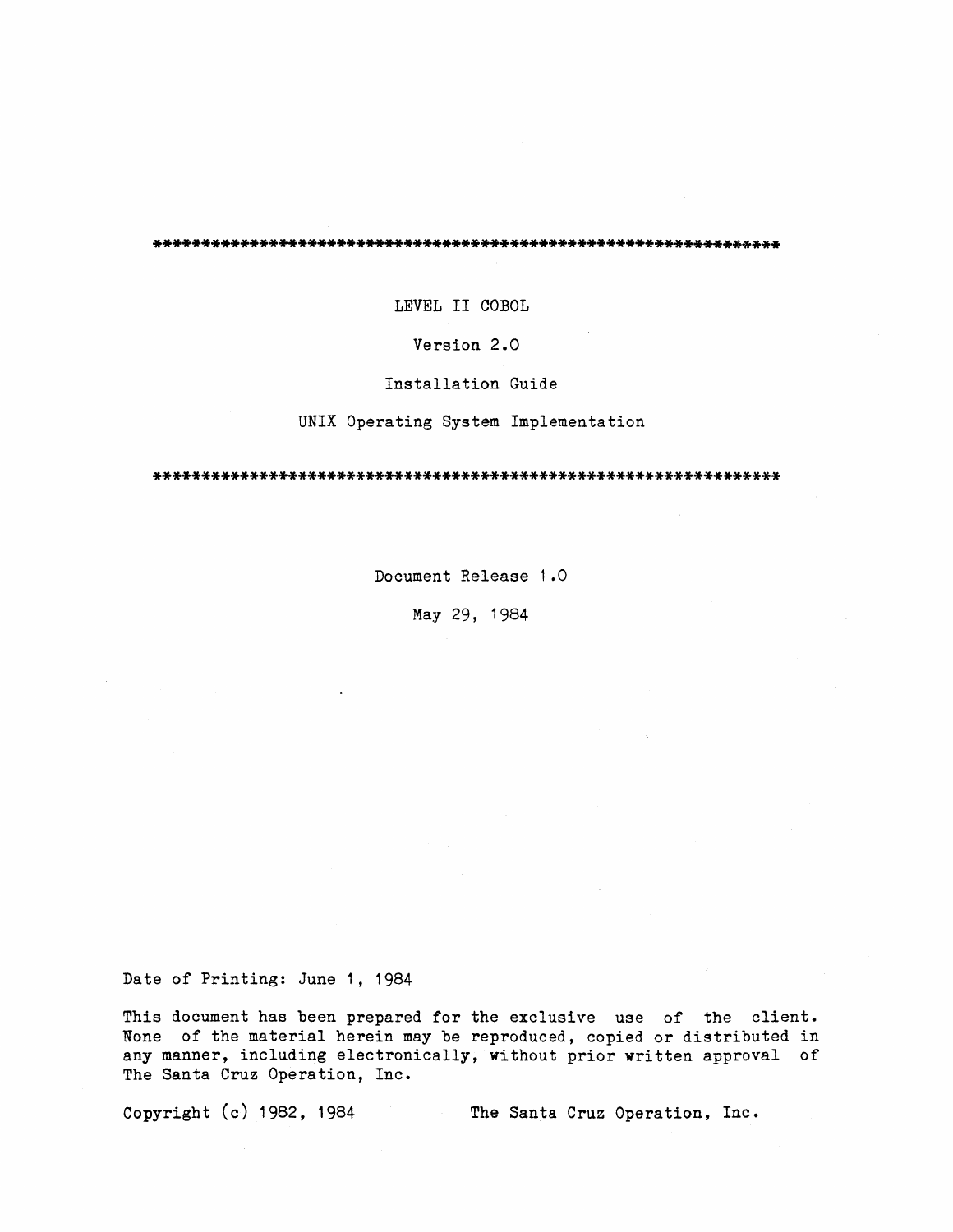$\label{eq:2.1} \frac{1}{\sqrt{2\pi}}\frac{1}{\sqrt{2\pi}}\int_{0}^{\pi}\frac{1}{\sqrt{2\pi}}\frac{1}{\sqrt{2\pi}}\frac{1}{\sqrt{2\pi}}\frac{1}{\sqrt{2\pi}}\frac{1}{\sqrt{2\pi}}\frac{1}{\sqrt{2\pi}}\frac{1}{\sqrt{2\pi}}\frac{1}{\sqrt{2\pi}}\frac{1}{\sqrt{2\pi}}\frac{1}{\sqrt{2\pi}}\frac{1}{\sqrt{2\pi}}\frac{1}{\sqrt{2\pi}}\frac{1}{\sqrt{2\pi}}\frac{1}{\sqrt{2\pi}}\frac{1}{\sqrt{2\pi$ 

 $\sim 10^{10}$ 

| NOTICE                                     |               |  |  |  |
|--------------------------------------------|---------------|--|--|--|
| PREFACE                                    | ii            |  |  |  |
| INSTALLATION                               | $1 - 1$       |  |  |  |
| <b>Instructions</b>                        | $1 - 1$       |  |  |  |
| Contents                                   | $1 - 3$       |  |  |  |
| Example                                    | $1 - 5$       |  |  |  |
| INSTALLING IN AN ALTERNATE DIRECTORY<br>2. | $2 - 1$       |  |  |  |
| INCORPORATING USER SUBROUTINES<br>3.       | $3 - 1$       |  |  |  |
| Instructions                               | $3 - 1$       |  |  |  |
| Summary                                    | $3 - 2$       |  |  |  |
| Example                                    | $3 - 3$       |  |  |  |
|                                            | $\mathcal{I}$ |  |  |  |

 $\mathcal{L}$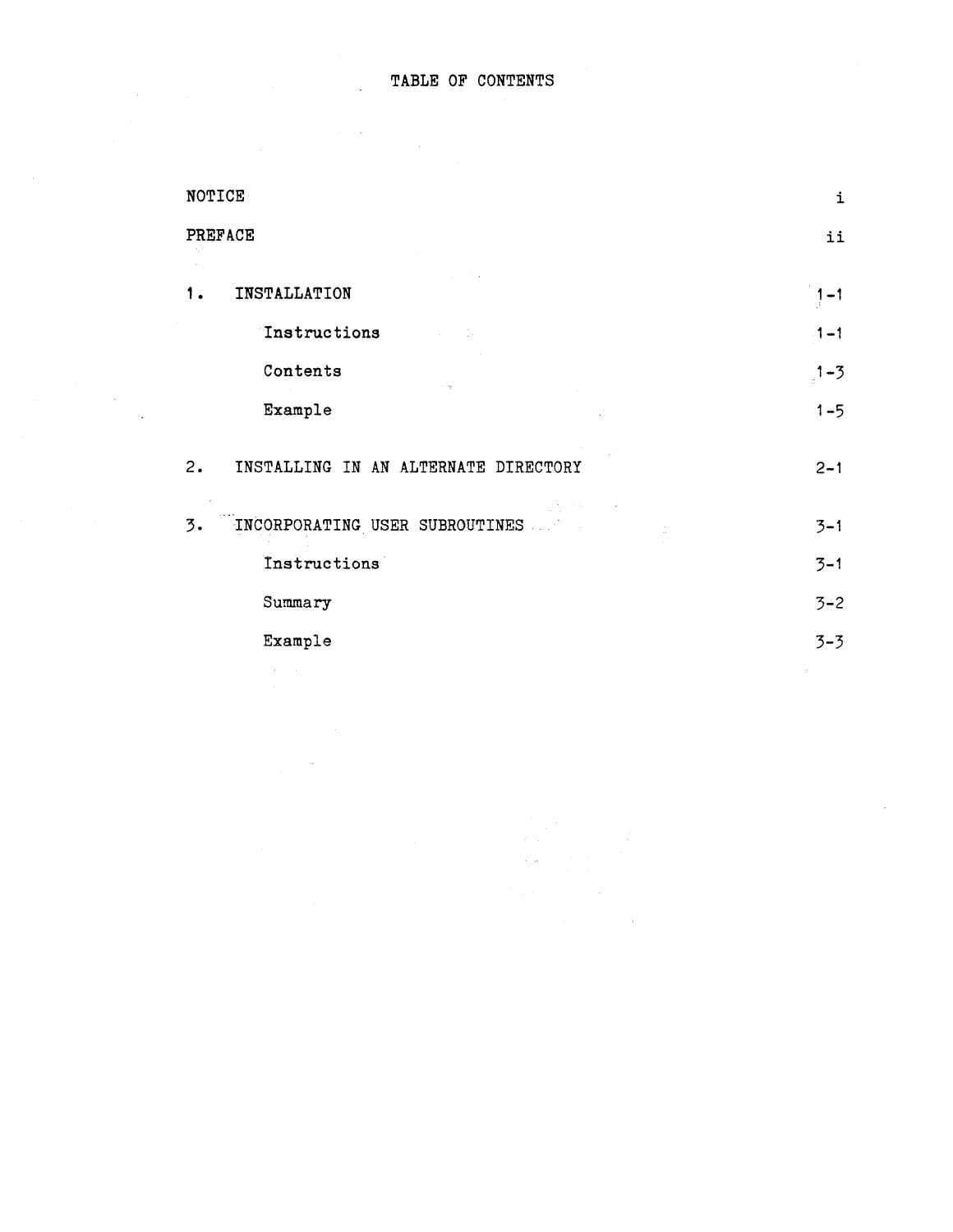#### NOTICE

COBOL is an industry language and is not the property of any company or group of companies, or of any organization or group of organizations.

No warranty, expressed or implied, is made by any contributor or by the CODASYL Programming Language Committee as to the accuracy and functioning of the programming system and language. Moreover, no responsibility is assumed by any contributor, or by the committee, in connection herewith.

The authors and copyright holders of the copyrighted material used herein:

FLOW-MATIC (Trademark for Sperry Rand Corporation) Programming for the Univac I and, II, Data Automation Systems copyrighted 1958, 1959, by Sperry Rand Corporation; IBM Commercial Translator Form No. F28-8013, copyrighted 1959 by IBM; FACT, DS127A5260-2760, copyrighted 1960 by Minneapolis-Honeywell.

have specifically authorized the use of this material in whole or in part, in the COBOL specifications. Such authorization extends to the reproduction and use of COBOL specifications in programming manuals or similar publications.

Note that the following are registered trademarks:

LEVEL II (L/II) COBOL is a trademark of Micro Focus Ltd. FORMS-2 is a trademark of Micro Focus Ltd. CIS COBOL is a trademark of Micro Focus Ltd. UNIX is a trademark of Bell Laboratories. DEC is a trademark of Digital Equipment Corporation. ADM-3A is a trademark of Lear Siegler, Inc. DPPX is a trademark of IBM Corporation.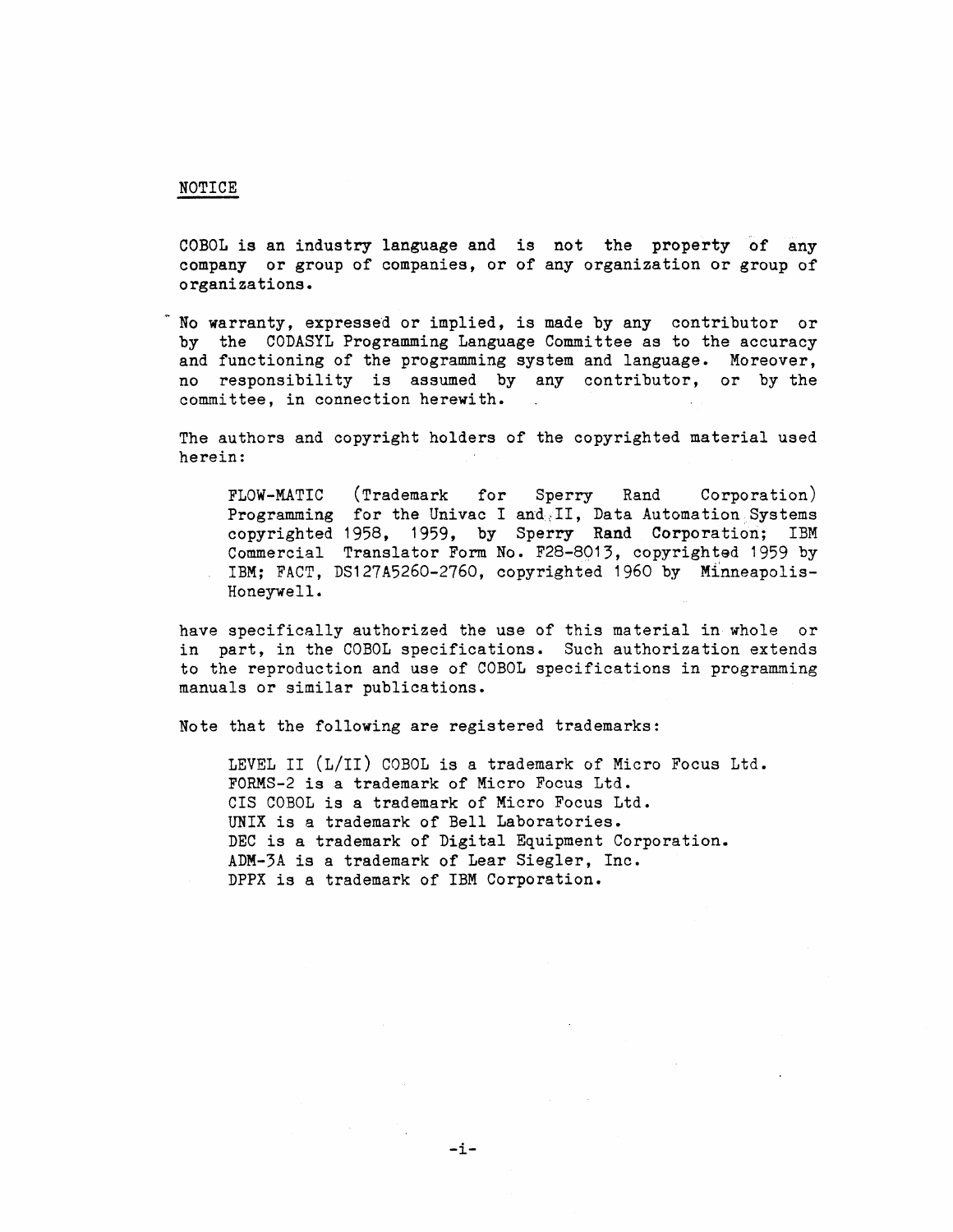# PREFACE

This manual describes the procedures for installing the LEVEL II COBOL Version 2.0 Compiler and Run Time System.

# Audience

This manual is intended for UNIX system administrators responsible for installing LEVEL II COBOL on their systems. Familiarity with UNIX is assumed.

# Contents

This manual contains the following sections and appendices:

Chapter 1. "INSTALLATION", which describes the basic installation procedure.

Chapter 2. "INSTALLATION IN AN ALTERNATE DIRECTORY", which describes how to install the LEVEL II COBOL system in an area other than /usr/lib/cobol.

Chapter 3. SYSTEM", which describes how user-written routines (written in C 3. "INCORPORATING USER ROUTINES INTO THE RUN TIME or some other langurge) can be incorporated into the Run Time System so that they can be called from a LEVEL II COBOL program.

-ii-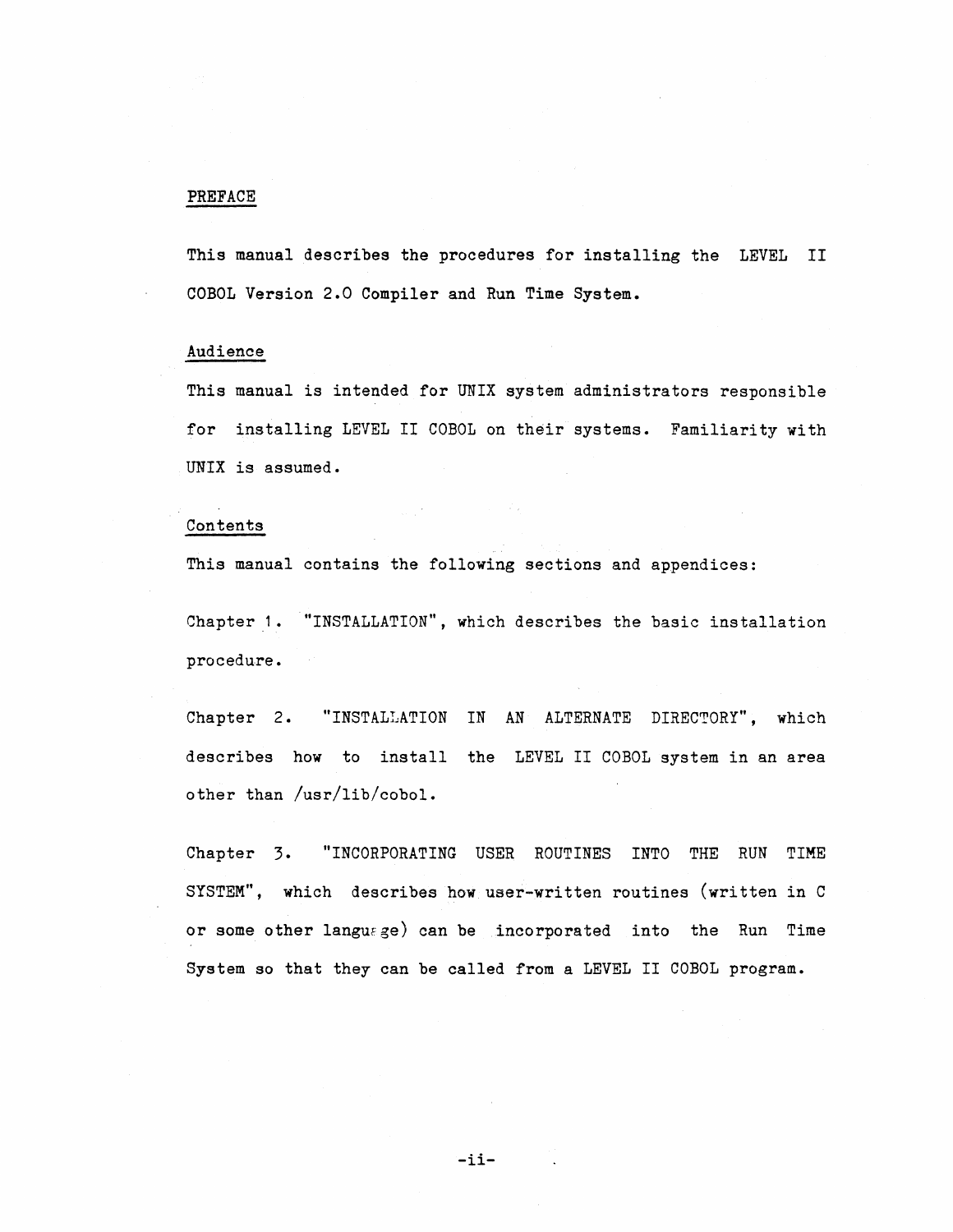# CHAPTER 1. INSTALLATION

#### A. Instructions

Set umask to "O" by typing "umask O". Then, extract the contents of the issue tape or disk into a working directory using the UNIX "cpio" or "tar" utilities, depending on the format of your distribution (check your tape label). Note that required directories will be created by the command itself, so the entire contents of the issue medium may be extracted at once with, for example:

cpio -idv < device name

or

tar xvfb device name

where "device name" refers to the pathname of your tape or floppy device.

The names for devices vary from one machine to another, but common names are "/dev/mtO" and "/dev/tpO". Your working directory should now contain the directories and files listed in Section B of this chapter. The "install" shellscript is provided to facilitate installation of the LEVEL II COBOL system; you should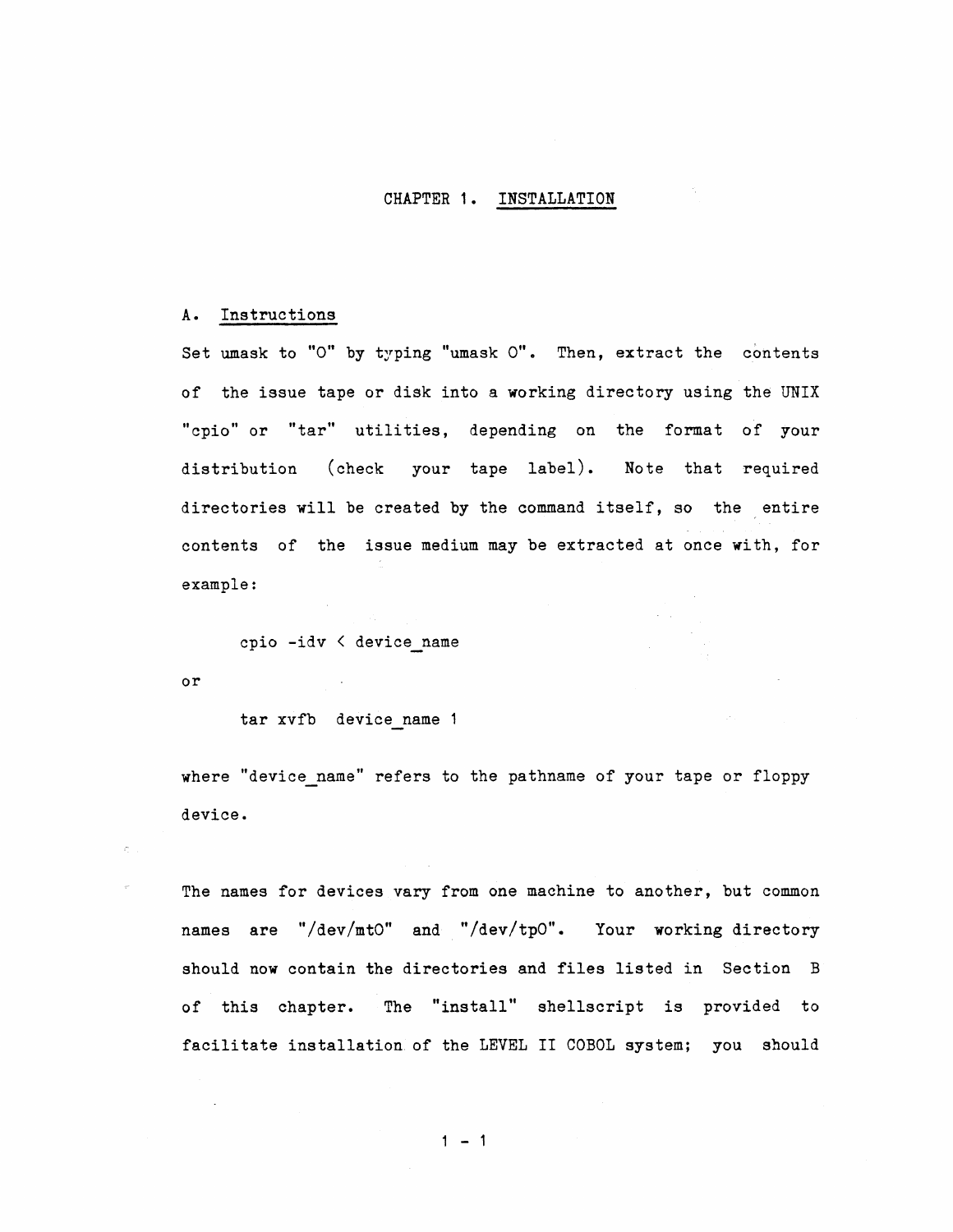inspect it for commands that would overwrite existing files or directories on your system. (Note that all shellscripts and makefiles included in this distribution should first be examined to insure they will not overwrite existing files). If "install" will not overwrite anything critical, run "install" or "sh install"; super-user permissions and a umask of "0" are required. "Install" will create a /usr/lib/cobol directory, and copy the contents of the distribution "lib" directory to it. If there are any other lib directories (lib. compact or lib.hiperf for example) their contents will also be copied to /usr/lib/cobol. It will also copy the files "bin/cbrun" and "bin/cobol" to /usr/bin.

If you have also purchased FORMS-2 with LEVEL II COBOL, you must install it by executing the shellscript "install" which can be found in the distribution directory "forms2", after doing a "cd" into the "forms2" directory. Refer to the "FORMS-2 Utility Manual" for more information.

Similarly, if you have purchased ANIMATOR, you must execute the install script in "anim", after doing a "cd" into the "anim" directory, and if you have the Native Code Generator, you must execute the install script in "ncg", after doing a "cd" into the "ncg" directory.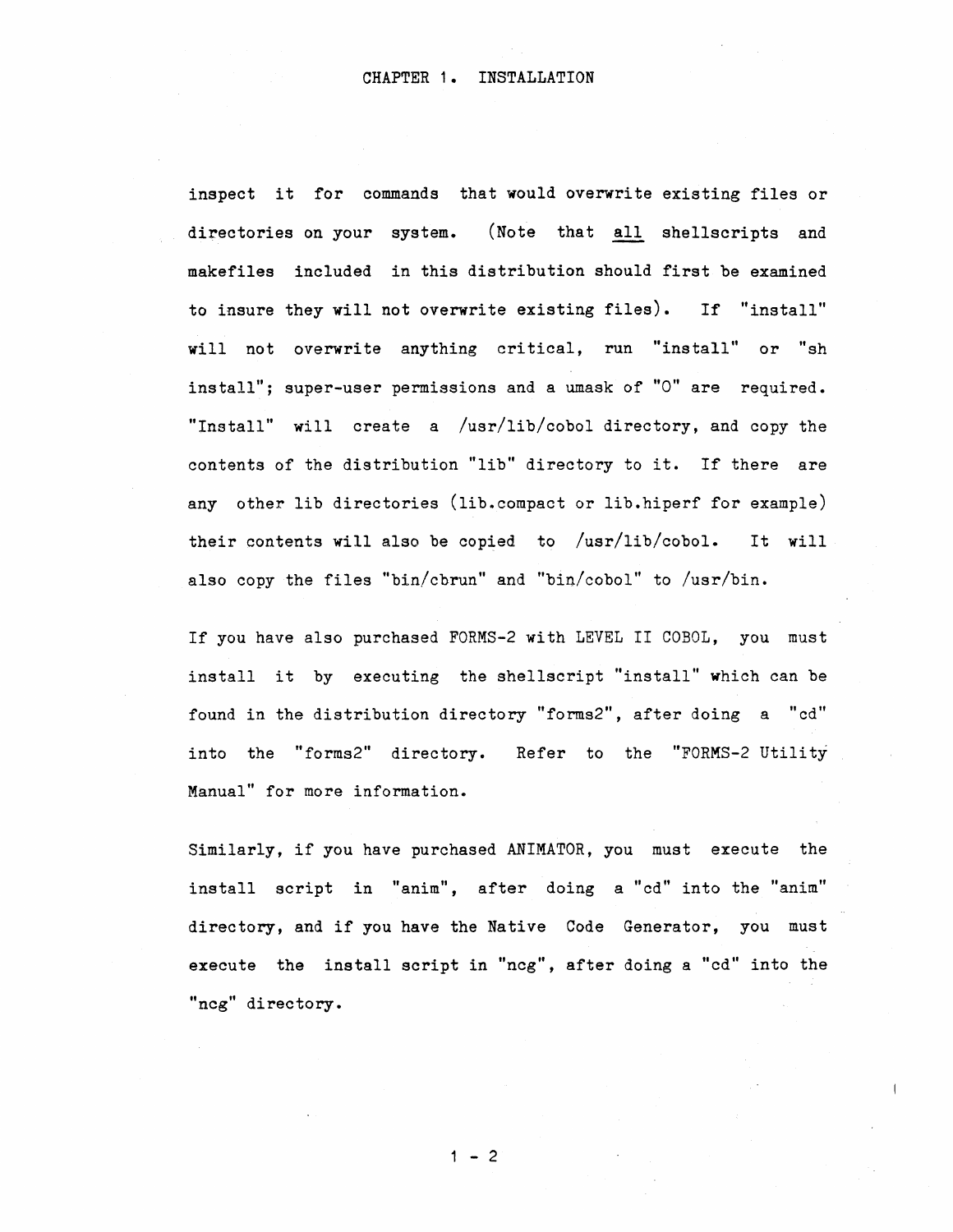#### B. Contents

The following directories and files should exist on the issue medium:

|          | 1. install | - Installation shell script.                                    |
|----------|------------|-----------------------------------------------------------------|
|          | 2. Readme  | - Installation notes.                                           |
|          | 3. demo    | - Directory of demonstration programs.                          |
| $4.$ lib |            | - Directory of files for the COBOL library.                     |
| 5. bin   |            | - Directory of executable programs.                             |
| 6. cmd   |            | - Directory of C source for commands.                           |
| 7. src   |            | - Directory of linkable object modules.                         |
|          | 8. misc    | - Directory containing miscellaneous files.                     |
|          |            | In some environments, one of the following may also be present: |

- 1. lib.hiperf Directory of additional files for the High Performance Compiler.
- 2. lib.compact Directory of additional files for the Compact Compiler.

You should verify that your terminal type is in the lib/termcap file. Note that many directories contain a file called "Readme". These files contain important information about the files contained in· the directory as well as directions on how to use them. Be sure to read them all.

The files in the distribution directory "demo" are COBOL source code files that can be used to demonstrate LEVEL II COBOL. The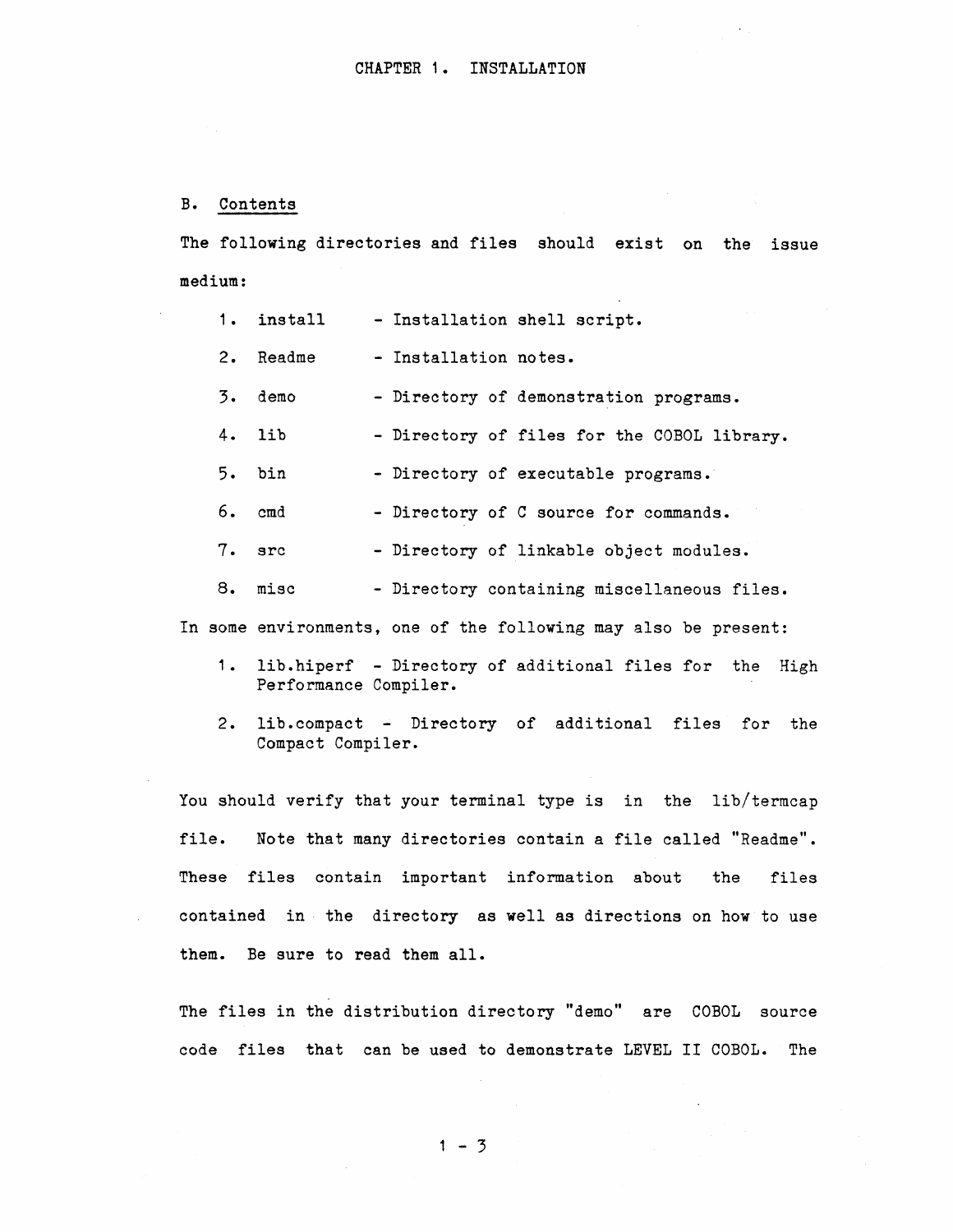directories "lib" and "bin" contain the LEVEL II COBOL files which are copied when "install" is executed.

C language source for cbrun and cobol is provided in the distribution "cmd" directory for users who want to make any modifications, or for those who wish to better understand how they work. The makefile in the same directory can be used to compile these programs. To execute the makefile be sure you are currently in the directory which contains it, then invoke the UNIX command "make". (See the UNIX Programmer's Manual for more information on make).

The distribution "src" directory contains files necessary for incorporating your own CALL'ed subroutines into the RTS; see Chapter 3 of this manual if you wish to do so.

The file "full termcap" in directory "misc" is the UC Berkeley distributed termcap file. It may be used as a starting point for building new terminal descriptions for inclusion in the LEVEL II COBOL /usr/lib/cobol/termcap file. Note that the entries in this file have not been tested for use with COBOL. (See your Operating Guide for details).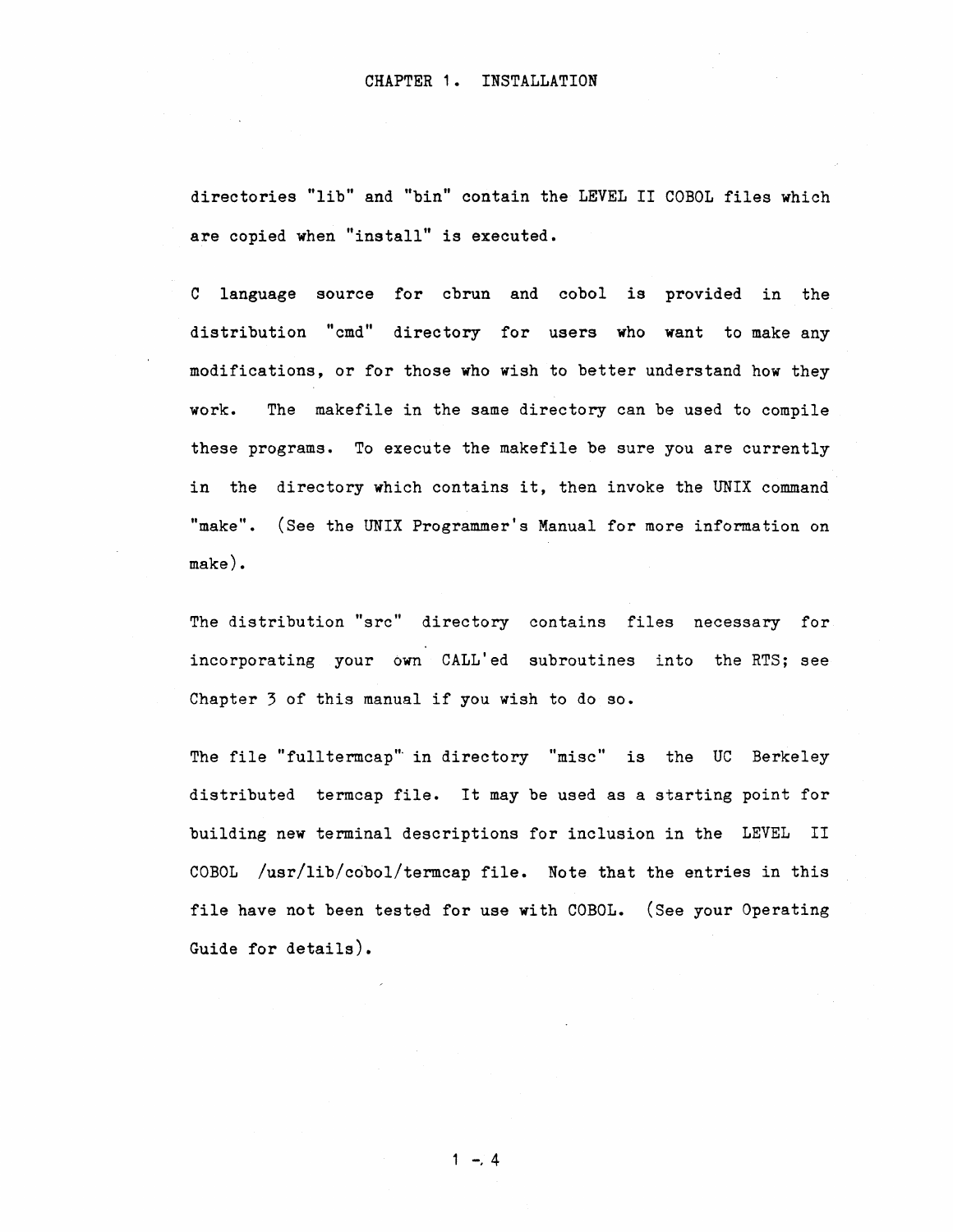# C. Example

For users working with a Bourne shell, the following is provided as an example of the commands necessary to install and test LEVEL II COBOL. This example assumes that the COBOL distribution is in "tar" format, that it is mounted on'device "/dev/rmtO", and that the user is using a "vt100" terminal.

su umask 0 mkdir /tmp/cobol cd /tmp/cobol tar xvfb /dev/rmtO install cd demo cobol pi.cbl TERM=vt100 export TERM cbrun pi

Note that after installation, the entire /tmp/cobol tree may be removed from the system.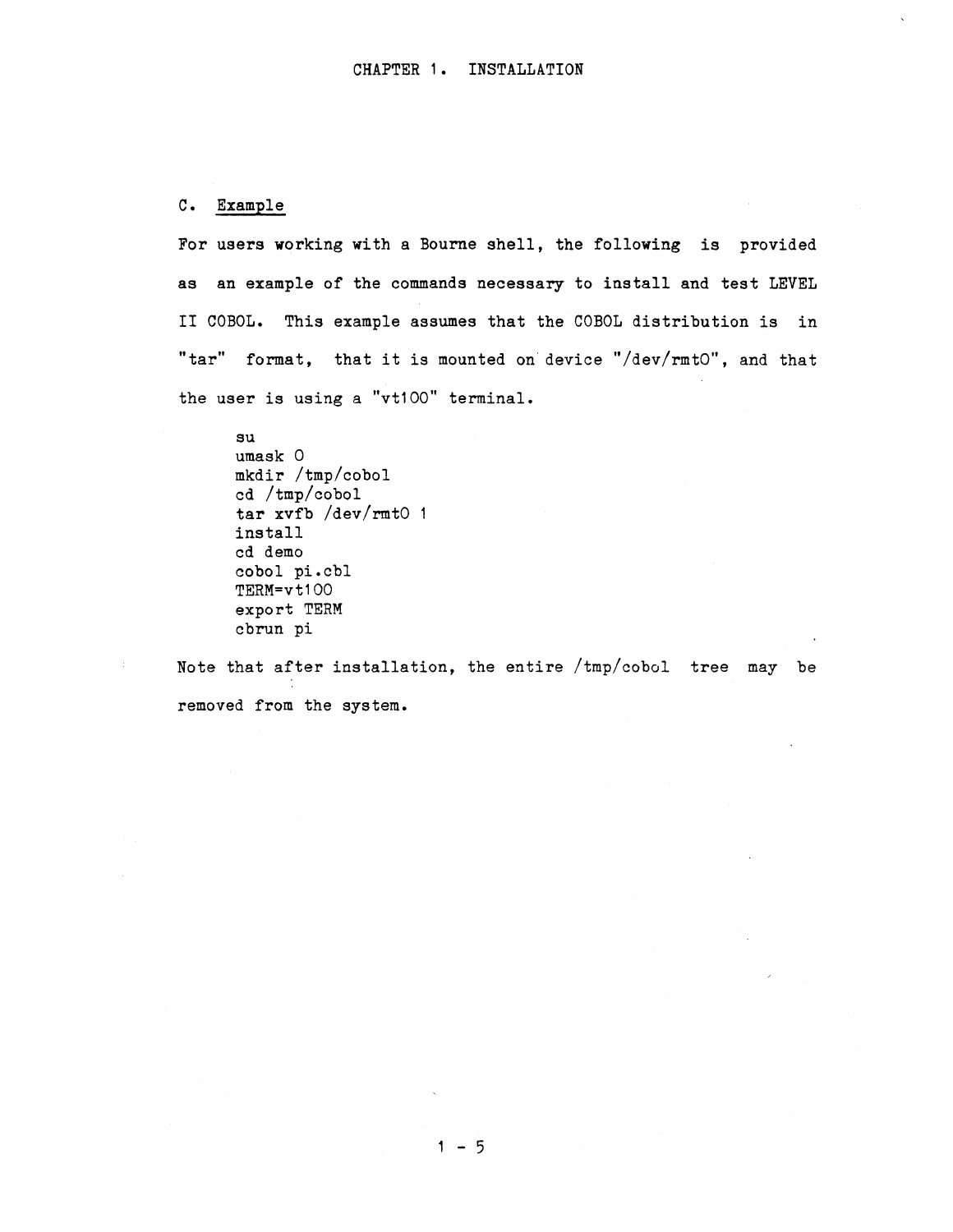# CHAPTER 2. INSTALLING IN AN ALTERNATE DIRECTORY

If you wish to install on some file system other than /usr, you will need to replace the pathname /usr/lib/cobol with the pathname of the new library in several files. The procedure is as follows using /z/lib/cobol as an example :

1) change the line

LIBCOBOL=/usr/lib/cobol

to

LIBCOBOL=/z/lib/cobol

in the file 'install'.

2) cd to the directory cmd and replace

char  $*$ lib = "/usr/lib/cobol" ;

with

char  $*$ lib = "/z/lib/cobol" ;

in the files 'cbrun.c' and 'cobol.c'.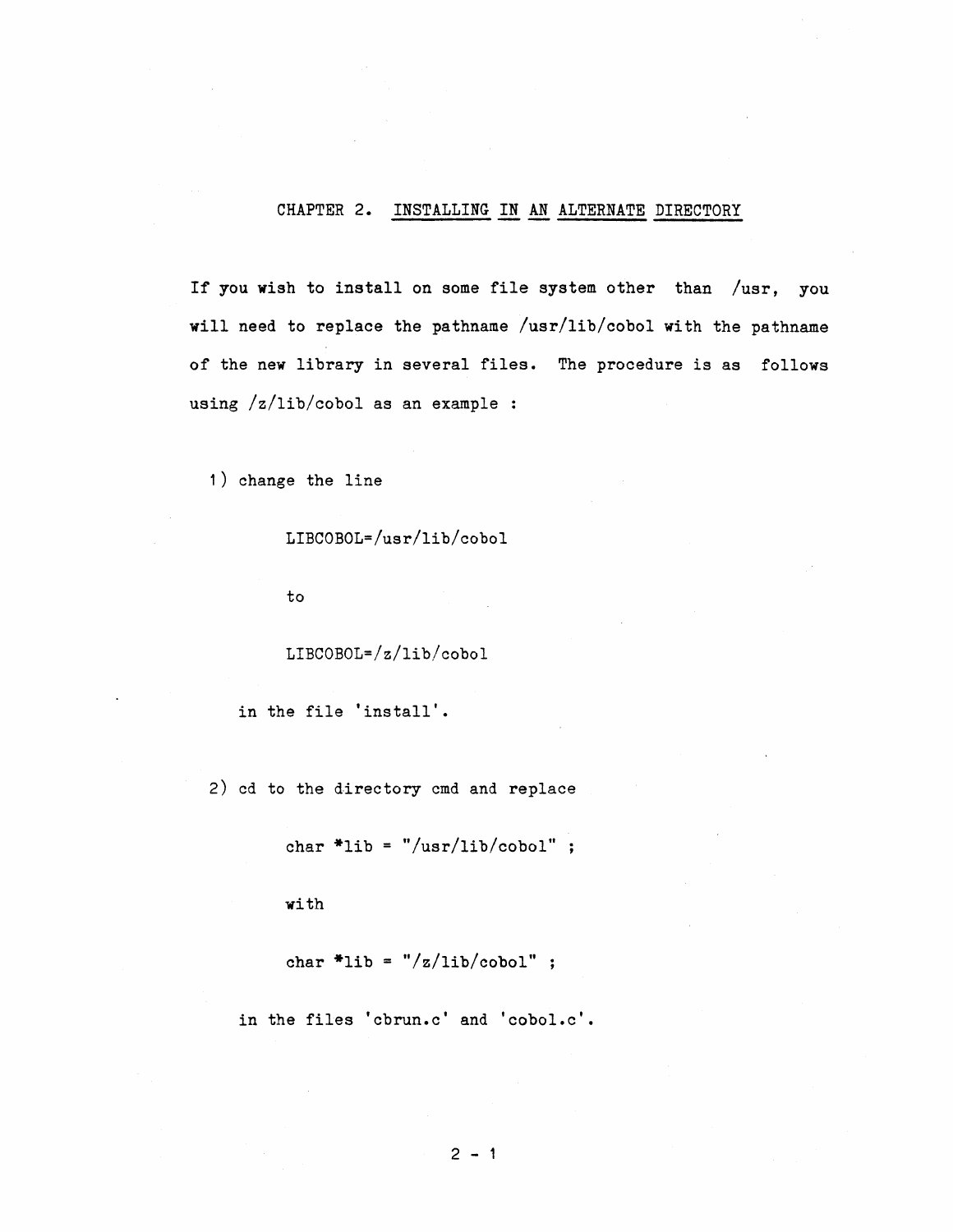- 3) While still in the directory cmd, execute the command 'make', which causes 'cobol.c' and 'cbrun.c' to be compiled. Then copy the files 'cobol' and 'cbrun' to the directory '../bin'.
- 4) If you have purchased FORMS-2, ANIMATOR or the Native Code Generator, then repeat steps 1, 2 & 3 in their respective directories.
- 5) Proceed with the normal installation procedure.

# The -lb Command Line Flag

The command line flag -lb<dir>, where <dir> is a directory in which the COBOL library files are located, may be used with any of the LEVEL II COBOL commands (such as 'cobol' and 'cbrun'). For example, 'cobol -lb/z/lib/cobol prog.cbl' will work if the COBOL library files are all located in /z/lib/cobol.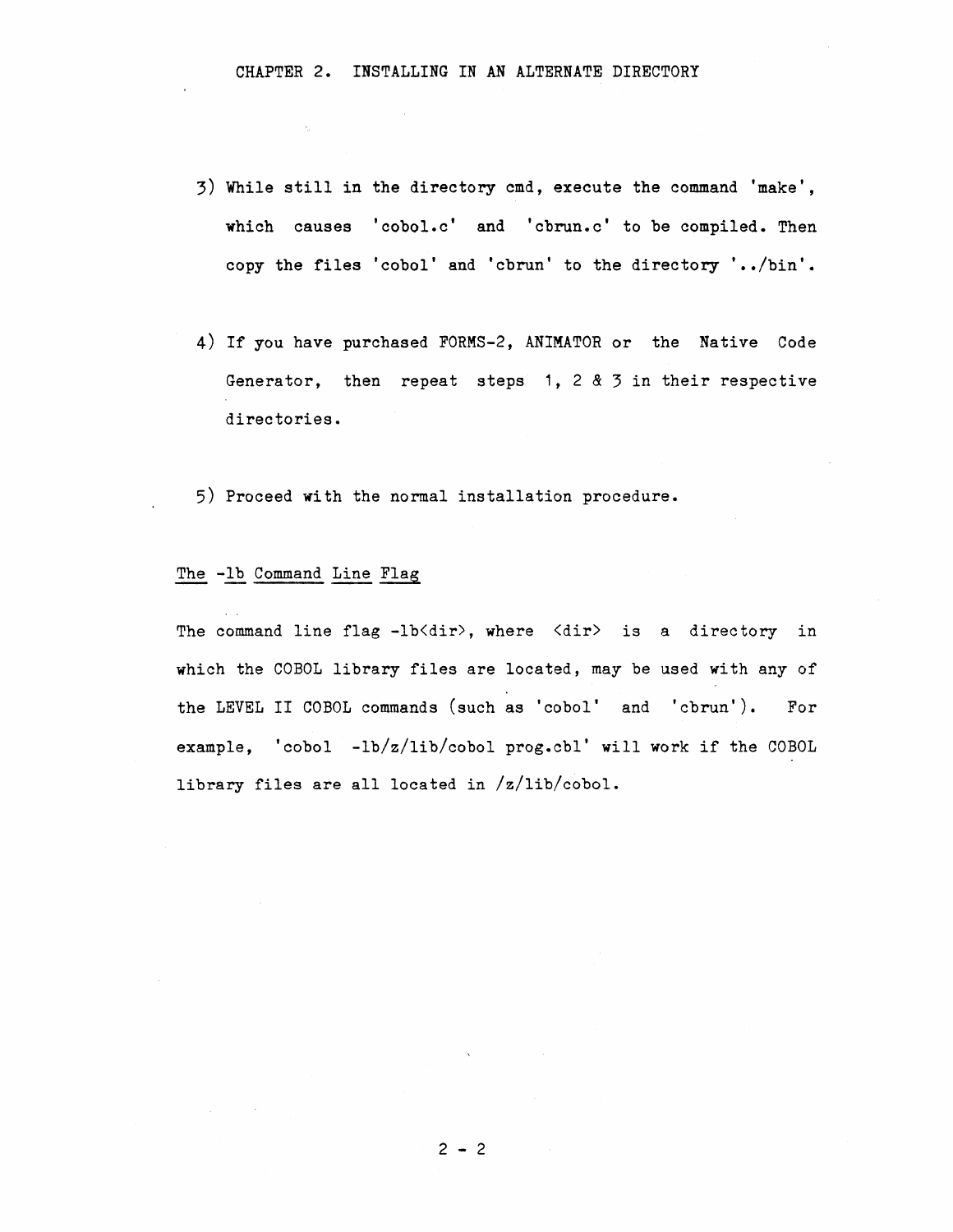#### CHAPTER 3. INCORPORATING USER SUBROUTINES

### A. Instructions

The xequca11() function in the userca11.c file module is the function which must be modified to incorporate user routines into the RTS. For each routine the user wishes to incorporate, a "case" statement must be added. It *is* from this case statement that a user routine *is* called.

The user subroutine itself must also be incorporated into the RTS. If new routines are written in C, they can be included in the file userca11.c and compiled along with xequca11(). The compilation of usercall.c and the link to rts2.o can be done in one step. A typical command line to do this would be:

cc -i -0 rts.new userca11.c rts2.0

Note that, if the distribution you received contains either the files named rts21.o and rts22.o or the files named rts21.a and rts22.a, these file names should be substituted for rts2.o on the command line. You should make this substitution throughout this document where appropriate. The -i flag indicates a split I & D machine. On most 1arger-than-16-bit machines a -n option flag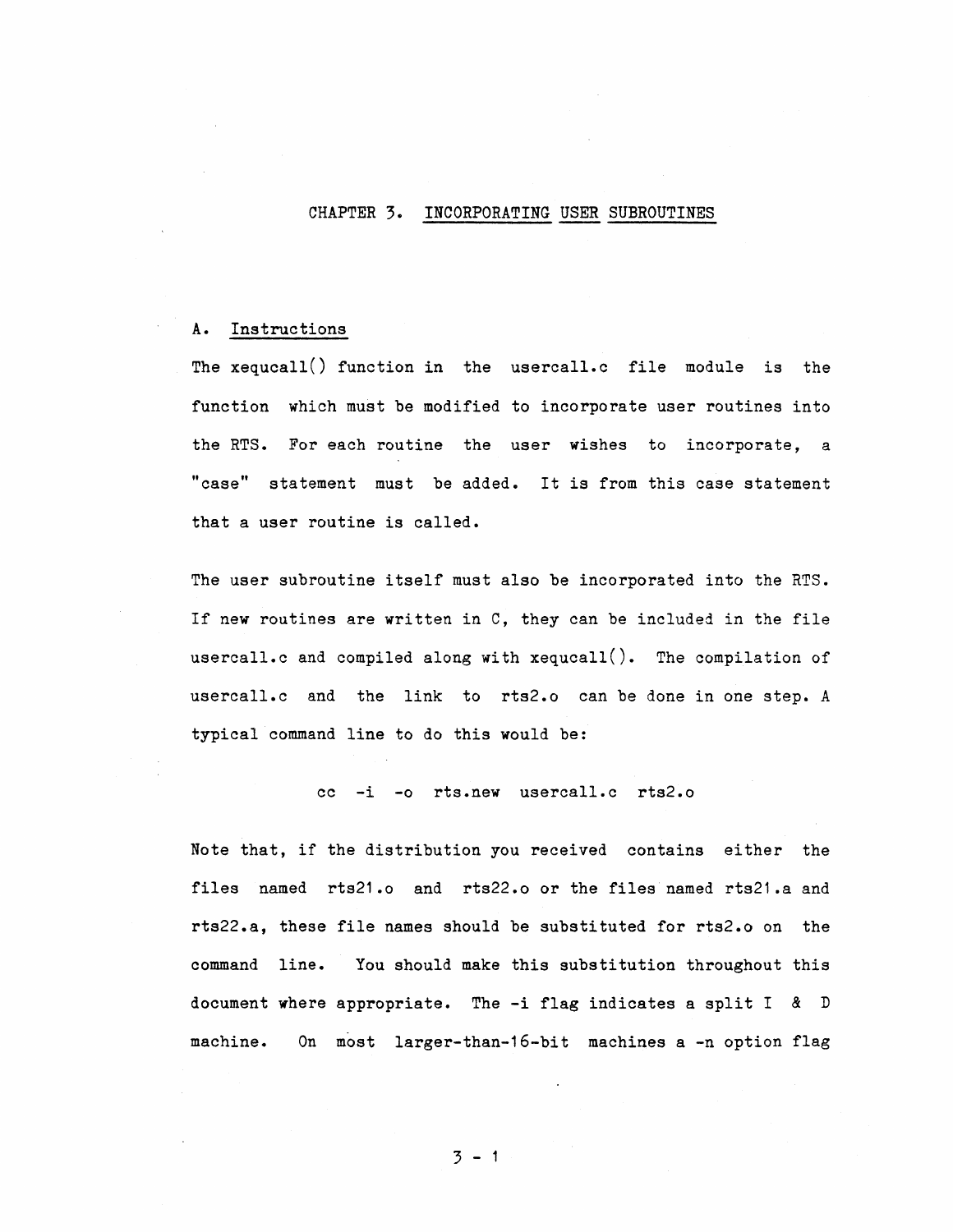would be used in place of the -i to indicate shared text loading.

A "makefile" for use with the UNIX utility "make" has been provided in the distribution directory "src" to facilitate compilation and linking.

If subroutines are written in a language other than C, they must be compiled or assembled separately (for example, into an object module "routines.o"), and then linked with rts2.o and usercall.c. Note that for this to work correctly, the code generated for procedure calls must be compatible with the C calling conventions. For example:

cc -i -0 rts.new usercall.c rts2.o routines.o

If the loader responds with a "multiply defined" error, then you have used routine names which conflict with an internal RTS name. The conflicting names must be changed.

Finally, when a new RTS has been made, move it to the COBOL library directory (usually /usr/lib/cobol), where it will be accessed by the cbrun program.

#### B. Summary

The specific steps required to incorporate user subroutines can be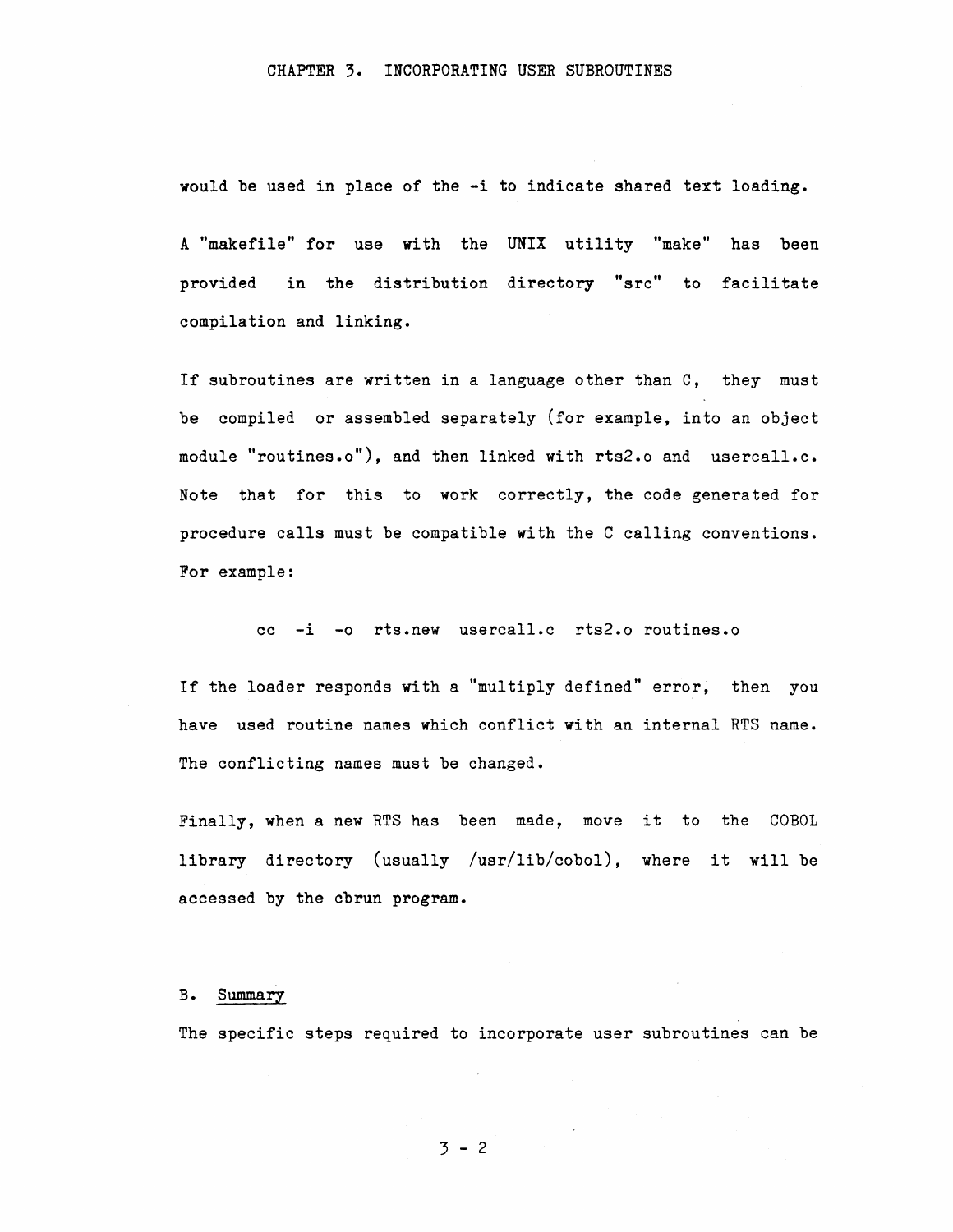summarized as follows:

- 1. Edit the usercall.c module, providing for each new subroutine a case in the xequcall() function.
- 2. If the new subroutines are written in C, include them in usercall.c. They can then be compiled and linked in one step with rts2.0. This can be done, for example, with the command line:

cc -i -0 rts.new usercall.c rts2.0

See the "makefile" in the distribution directory "src".

3. If the new routines are written in a language other than C, compile or assemble them separately into an object module "routines.o". Then link them with rts2.0 and usercall.c for example, with the command line

cc -i -0 rts.new usercall.c rts2.0 routines.o

4. Move the new RTS to the COBOL library directory and rename it "rts2". The file named "rts2" in the COBOL library directory is the RTS that will be accessed by the cbrun program.

#### C. Example

This section provides an example of incorporating a user program into the RTS. The source listings include an unmodified skeleton version of the xequcall() function (usercall.c), a version modified to incorporate into the RTS a user routine (userdate.c), and a short COBOL program to test and demonstrate the CALL to this routine (date.cbl).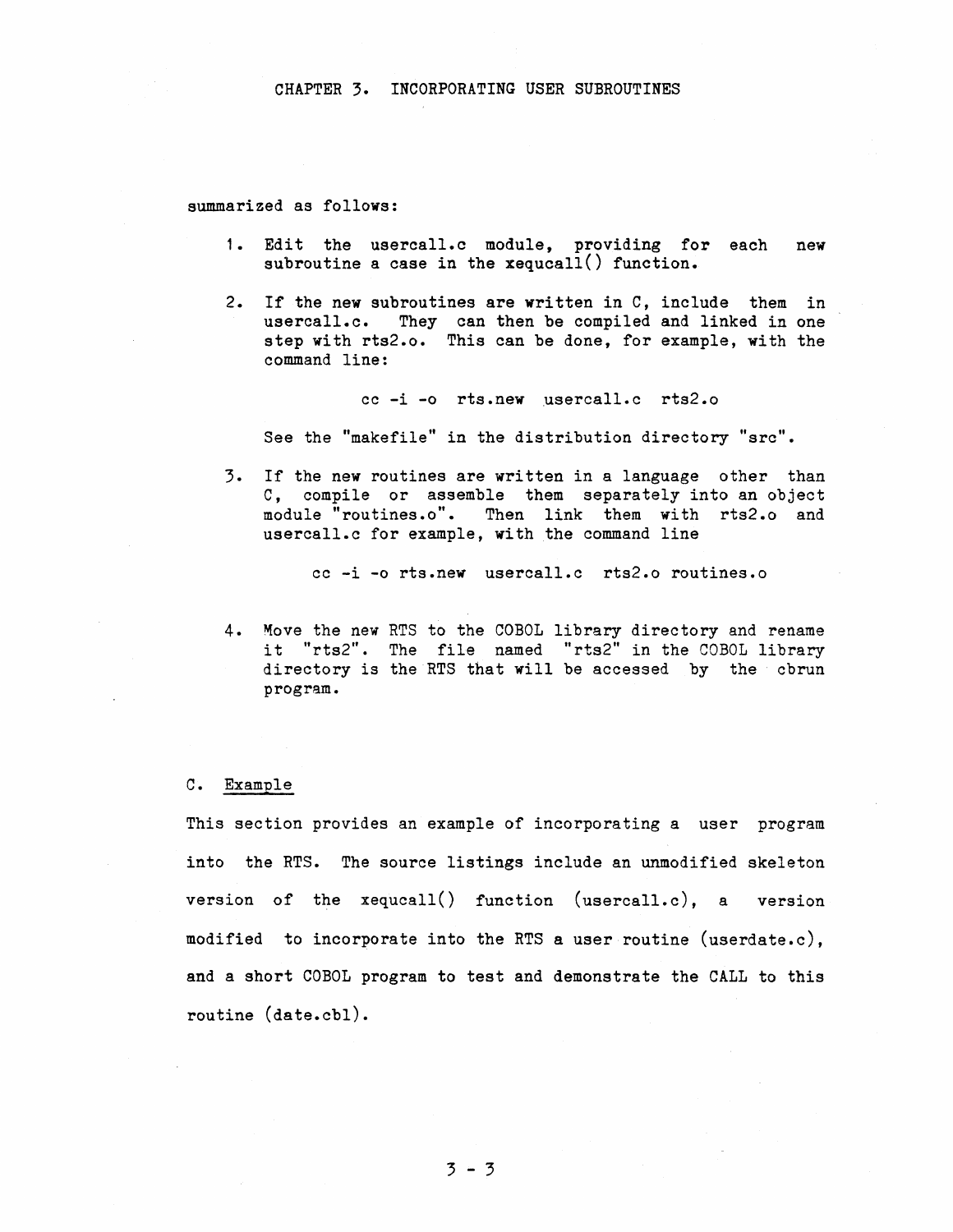Recall that a user routine incorporated into the RTS is called by a COBOL statement of the form: CALL "0" USING A, B. It can be seen in  $x = 1$  is that if no case is provided for a given  $\text{CALL}$ , the default case provides an RTS error. See the "MULTILANGUAGE CALL FACILITIES" Chapter in your Operating Guide for details of the COBOL interface.

The arguments to USING are stored in calargy<sup>[]</sup>. Note that when the user routine is called from a case statement in  $x = u(1)$ , it may be passed either calargy  $\lfloor$  values as parameters, or the routine may access calargv[] directly. The latter has been done in the userdate.c example.

Once xequcall() has been modified (as in userdate.c), it must be compiled and linked with rts2.0 provided in the distribution directory "src". This may be done using the "makefile" also provided in the distribution directory "src". Note that to use either of these, the modified xequcall() must reside in a file named usercall.c.

# 1. Usercall.c Source

The following is the text of the unmodified usercall.c file as supplied in the distribution.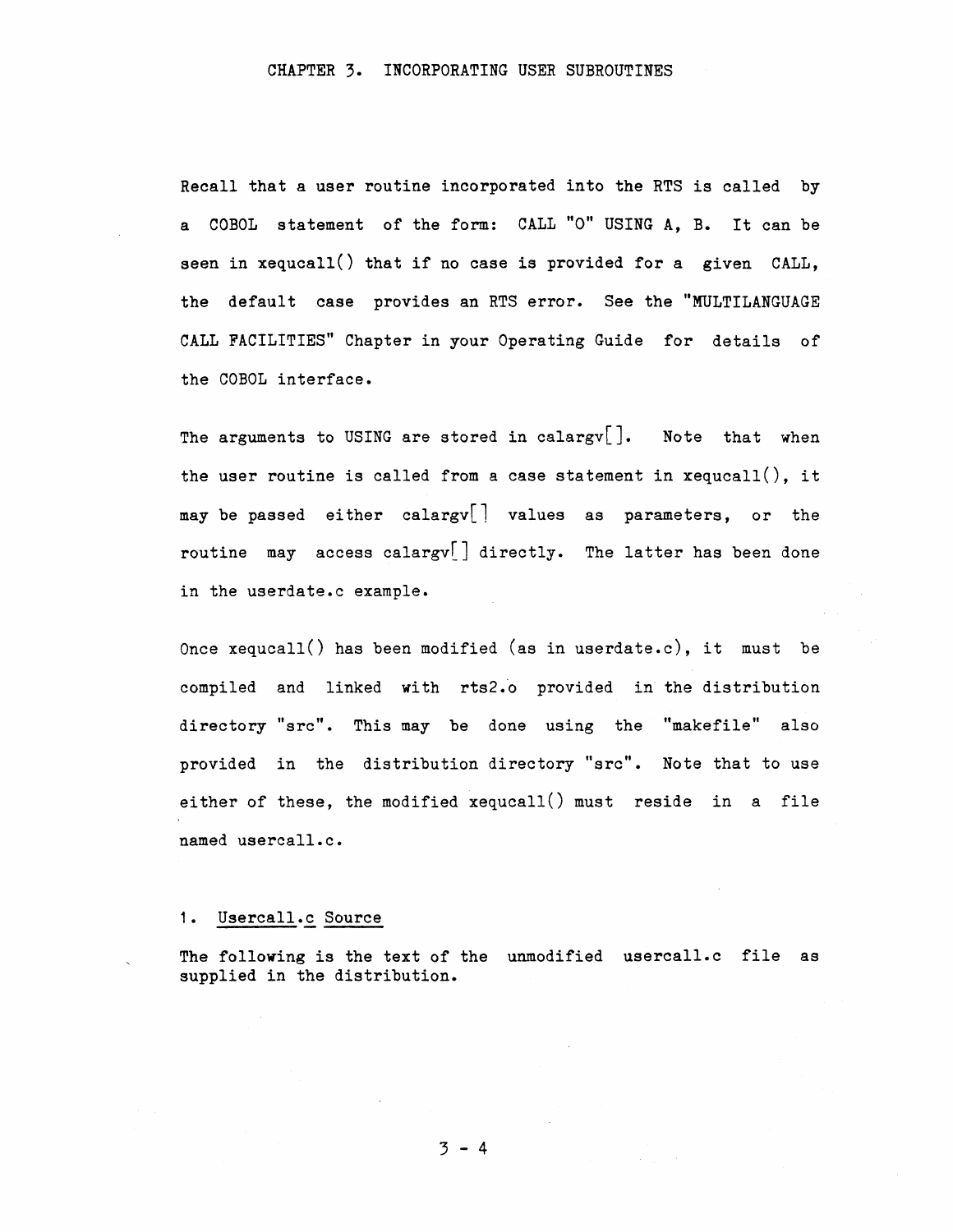#### CHAPTER 3. INCORPORATING USER SUBROUTINES

```
x = x + 1 ... execute a user's CALL'ed subroutine.
* The argument 'callnum' is the called routine number, in binary.
* The arguments to the routine, which appeared as USING names in
* the COBOL source, have been converted to absolute addresses and
* stored in the calargy array, in the same order they appeared
* on the source line. The number of USING parameters is held in
* the variable calarge. This format is similar to the 'arge, argy'
* convention used for command line arguments in C programs.
* Each pointer in calargy[] is a pointer to a data area in the
* currently running COBOL program. This is referred to as "call
* by reference". This allows two access methods for user routines:
* they can access the calargv[] array themselves, or can get
* their arguments in the standard C call format.
* The execution error message routine is also available, as shown
* for the default case. Caution should be exercised when using
* CALL'ed routines, since there is no run-time validation that
* the routine you wanted was the one you called.
extern char *calargy |;
extern int calarge
#define ER CALL 164 /* Specified call code not supplied */
xequcall(callnum)switch(callnum)
   ∤
         default: execerr( ER CALL );
                 break:
   ł
```
2. Userdate.c Source

The following is the text of the xequcall routine modified to include the user program "getdate". This modified version is to be linked with the relinkable run time system to allow COBOL CALLs to "getdate".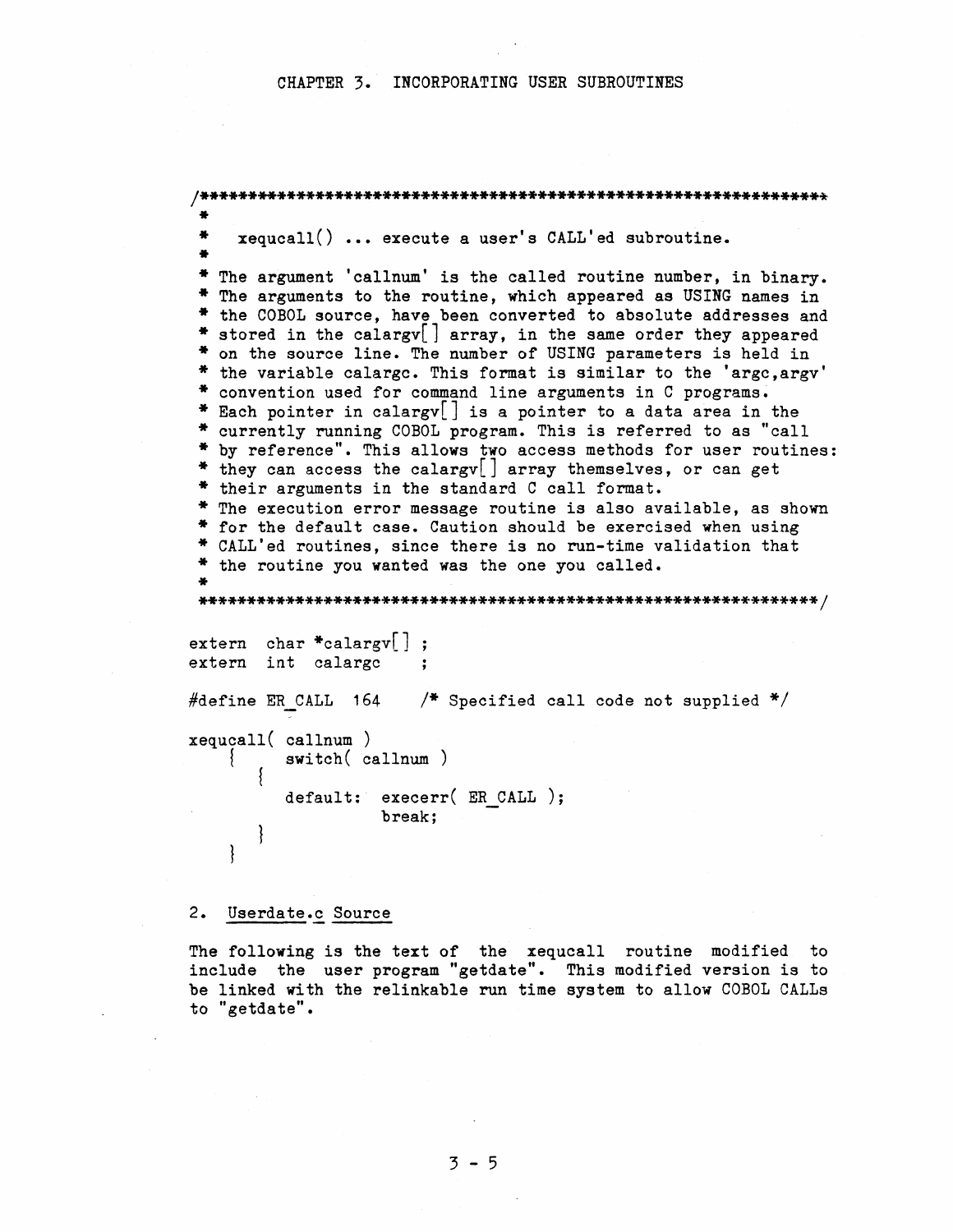```
x = \text{equcal}(cal) - \text{use subroutines from COBOL}... to link with COBOL RTS to provide
       user call (01 GET-DATE PIC X VALUE 0.)
 extern char *calargv[];
char *d tmove();
#define ER CALL 164 /* no case for call number */
#define GET DATE O /* first user call routine */
xequcall(callnum)switch(callnum)case GET DATE: getdate(calargv[O]);
                    break;
                  : execerr(ER CALL);
         default
                    break:
   { }/*****************************
 * getdate( date string )
\pmb{\ast}... loads DATE-STRING PIC X(11) with the current date
\clubsuitas mon da year, e.g., Oct 12 1981
* /
getdate( date str) char *date str;
   { char *ctime(); int tvec \lceil 2 \rceil; char *p;
   time(tvec);p = ctime(tvec);
   date_str = dtmove( 7, \&p[4], date_str);<br>dtmove( 4, &p[20], date_str);
```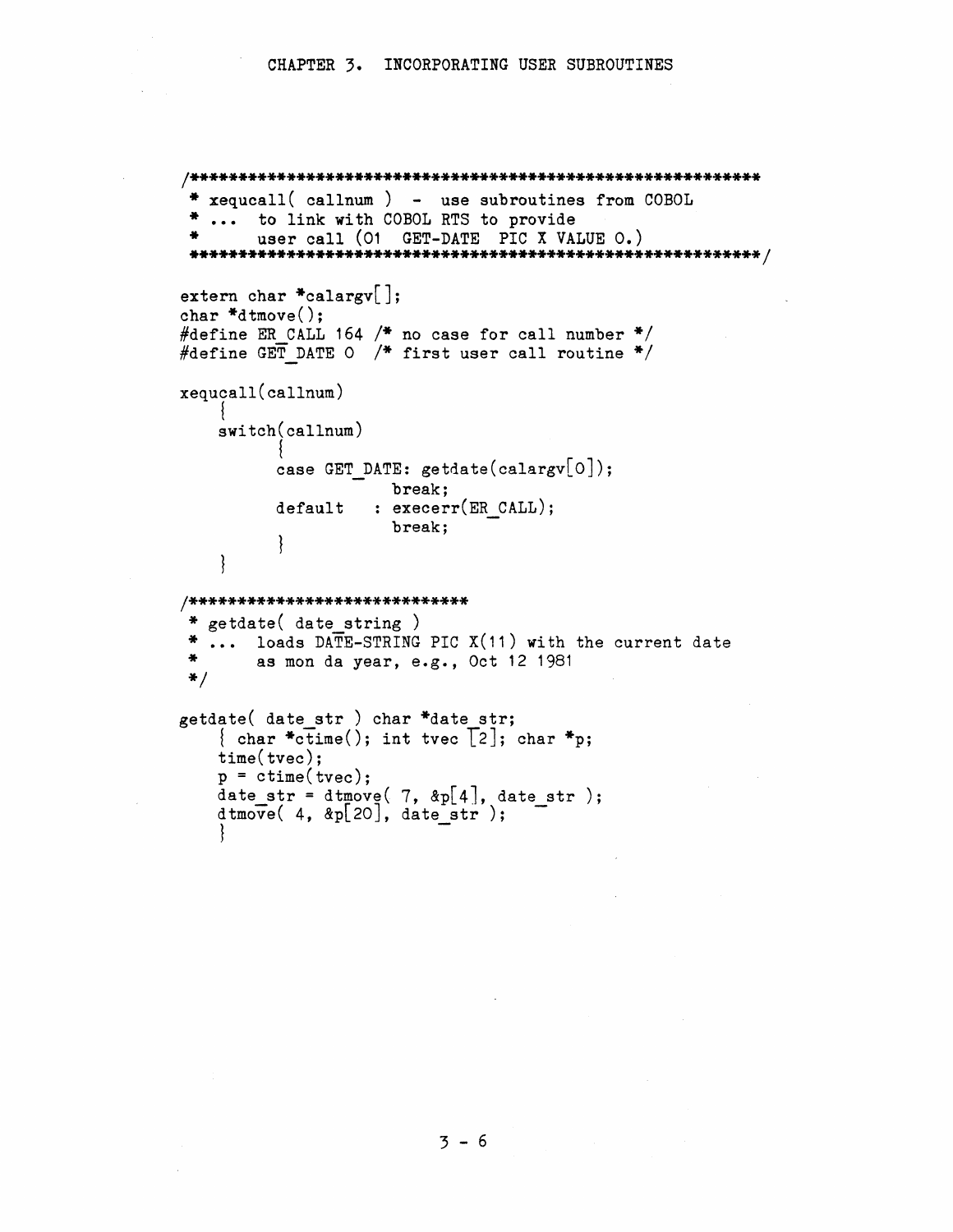```
/***************************** 
 * dtmove ( n, source, dest ) 
 * ... copy up to n characters from source ptr to destination ptr<br>* ... returns ptr to char after last char copied to dest
 * returns ptr to char after last char copied to dest<br>* does not write pull terminator since it copies to 4
         does not write null terminator since it copies to COBOL here
 */ 
char *dtmove (nn, so, de) int nn; char *so, *de;
    { register n; register char *s, *d ;
    n = nn; s = so; d = de;while ( (*d = *s) && (n--) \} *+; d++)return ( d ); 
     }
```
#### 3. Date.cbl Source

The following is the text of a COBOL program that can be used to test the incorporation of "getdate" into the RTS. USER-DATE is assigned a value of zero, so the CALL to USER-DATE is equivalent to CALL "O".

```
* 
ENVIRONMENT DIVISION. 
* 
DATA DIVISION. 
* 
IDENTIFICATION DIVISION. 
PROGRAM-ID. DATE USERCALL TEST. 
CONFIGURATION SECTION. 
SPECIAL-NAMES. CONSOLE IS CRT. 
WORKING-STORAGE SECTION. 
01 USER-DATE PIC X VALUE "0". 
01 DATE-STRING PIC X(11). 
 PROCEDURE DIVISION. 
START-UP. 
     CALL USER-DATE USING DATE-STRING. 
     DISPLAY DATE-STRING. 
     STOP RUN.
```